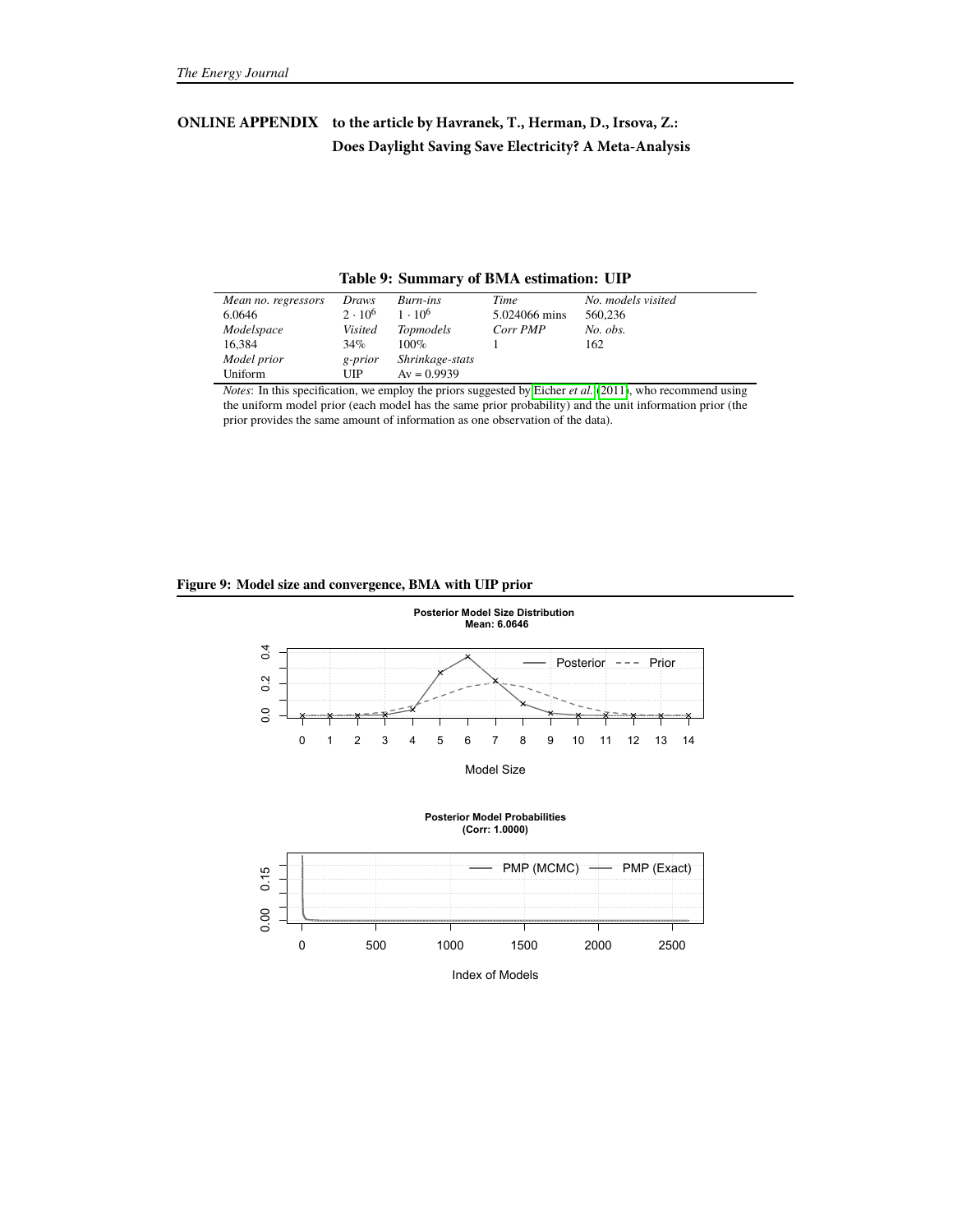

### **Figure 10: Model Inclusion in BMA with BRIC prior**



#### **Figure 11: Model Inclusion in BMA with hyper-g prior**



*Notes:* Response variable: estimate of the DST effect in electricity savings. Columns denote individual models; variables are sorted by posterior inclusion probability in descending order. Darker color = the variable is included and the estimated sign is positive. Lighter color = the variable is included and the estimated sign is negative. No color = the variable is not included in the model. The horizontal axis measures cumulative posterior model probabilities. A detailed description of all variables is available i[n Table 4;](#page--1-1) numerical results of the BMA estimation are reported in [Table 7.](#page--1-2)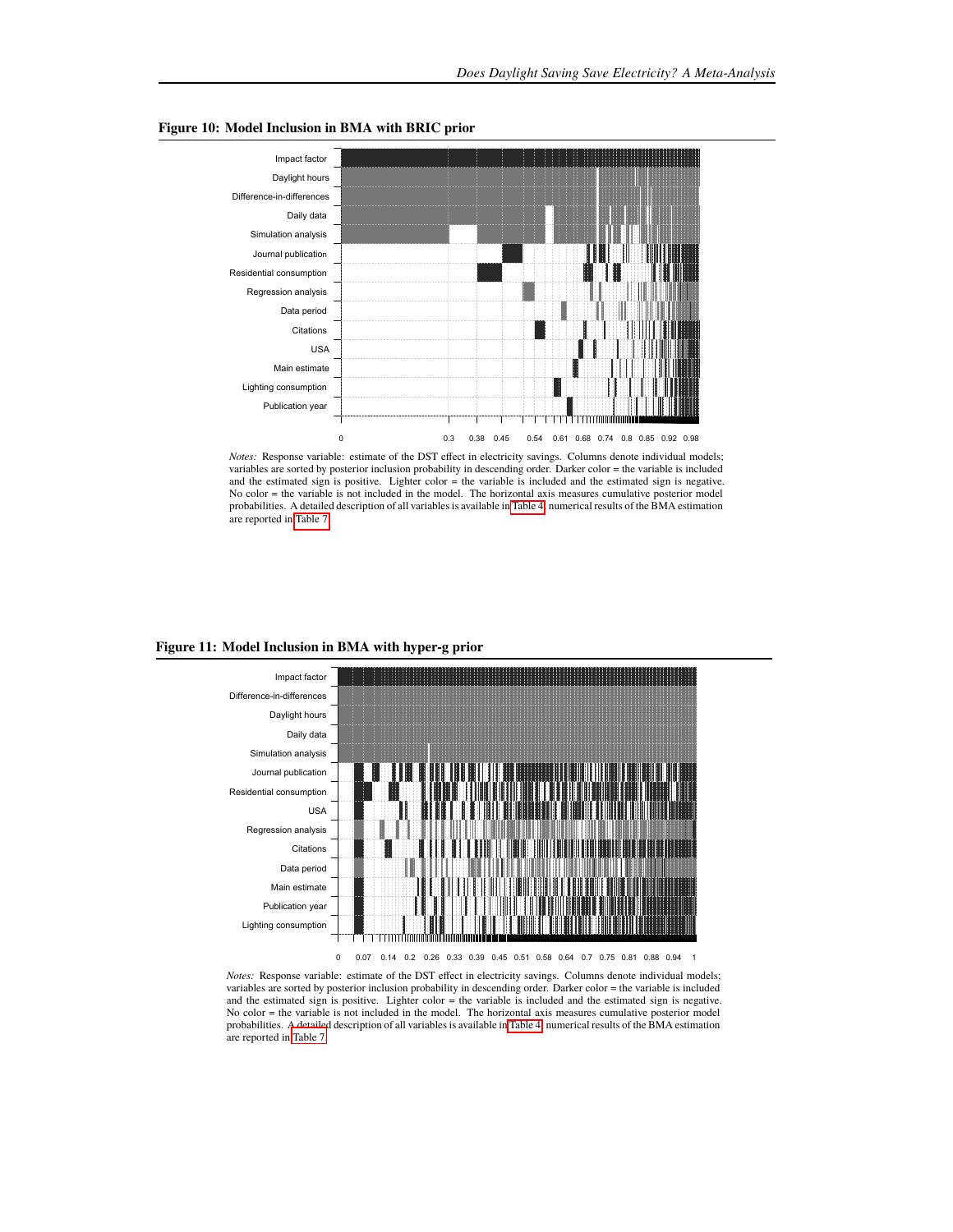| Mean no. regressors | Draws          | Burn-ins         | Time          | No. models visited |
|---------------------|----------------|------------------|---------------|--------------------|
| 5.5698              | $2 \cdot 10^6$ | $1 \cdot 10^6$   | 4.995537 mins | 489.541            |
| Modelspace          | Visited        | <i>Topmodels</i> | Corr PMP      | No. obs.           |
| 16.384              | 29.88%         | $100\%$          |               | 162                |
| Model prior         | g-prior        | Shrinkage-stats  |               |                    |
| Random              | <b>BRIC</b>    | $Av = 0.9949$    |               |                    |

# **Table 10: Summary of BMA estimation: BRIC**

*Notes*: The "random" model prior refers to the beta-binomial prior advocated by [Ley and Steel](#page--1-3) [\(2009\)](#page--1-3); Zellner's g prior is set according to [Fernandez](#page--1-4) *et al.* [\(2001\)](#page--1-4).

# **Figure 12: Model size and convergence, BMA with BRIC prior**





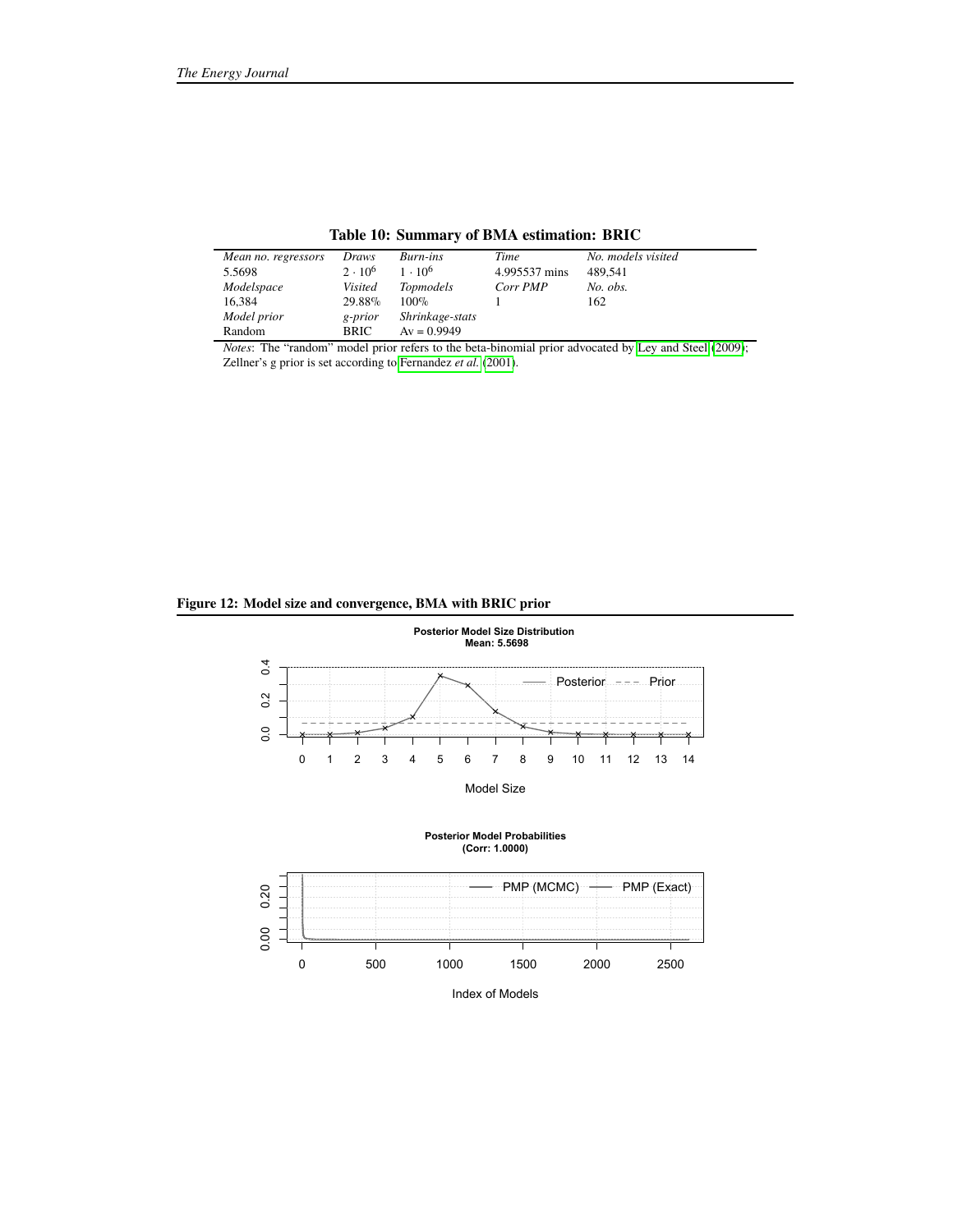| Mean no. regressors | Draws              | Burn-ins                       | Time          | No. models visited |
|---------------------|--------------------|--------------------------------|---------------|--------------------|
| 8.7791              | $2 \cdot 10^6$     | $1 \cdot 10^{6}$               | 8.367627 mins | 1,285,508          |
| Modelspace          | Visited            | <b>Topmodels</b>               | Corr PMP      | No. obs.           |
| 16.384              | 78.46%             | $100\%$                        | 0.9995        | 162                |
| Model prior         | g-prior            | Shrinkage-stats                |               |                    |
| Random              | hyper $(a=2.0102)$ | $Av = 0.9949$ , Stdev= $0.042$ |               |                    |

**Table 11: Summary of BMA estimation: hyper-g**

*Notes*: This specification of the "random" model uses the hyper-g prior suggested by [Feldkircher and](#page--1-5) [Zeugner](#page--1-5) [\(2012\)](#page--1-5).

# **Figure 13: Model size and convergence, BMA with hyper-g prior**





Index of Models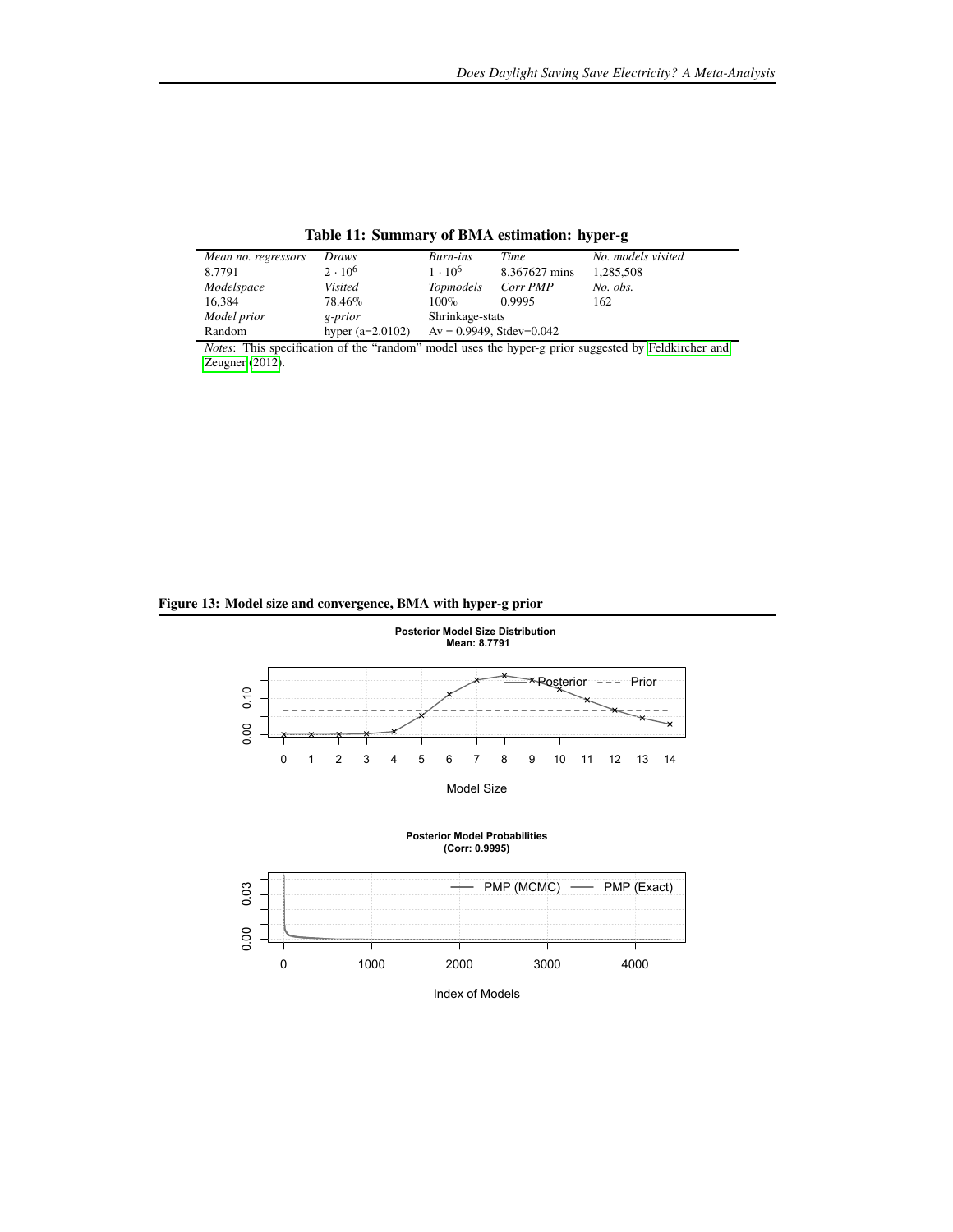| Mean no. regressors | Draws          | Burn-ins         | Time         | No. models visited |
|---------------------|----------------|------------------|--------------|--------------------|
| 4.6764              | $2 \cdot 10^6$ | $1 \cdot 10^{6}$ | 6.17748 mins | 917.357            |
| Modelspace          | <b>Visited</b> | <i>Topmodels</i> | Corr PMP     | No. obs.           |
| 512                 | 19.62%         | $100\%$          | 1.0000       | 94                 |
| Model prior         | g-prior        | Shrinkage-stats  |              |                    |
| Uniform             | <b>UIP</b>     | $Av = 0.9895$    |              |                    |

**Table 12: Summary of BMA estimation: UIP, based on the US data**

*Notes*: In this specification, we employ the priors suggested by [Eicher](#page--1-0) *et al.* [\(2011\)](#page--1-0), who recommend using the uniform model prior (each model has the same prior probability) and the unit information prior (the prior provides the same amount of information as one observation of the data).

# **Figure 14: Model size and convergence: BMA with UIP prior, based on the US data**









Index of Models